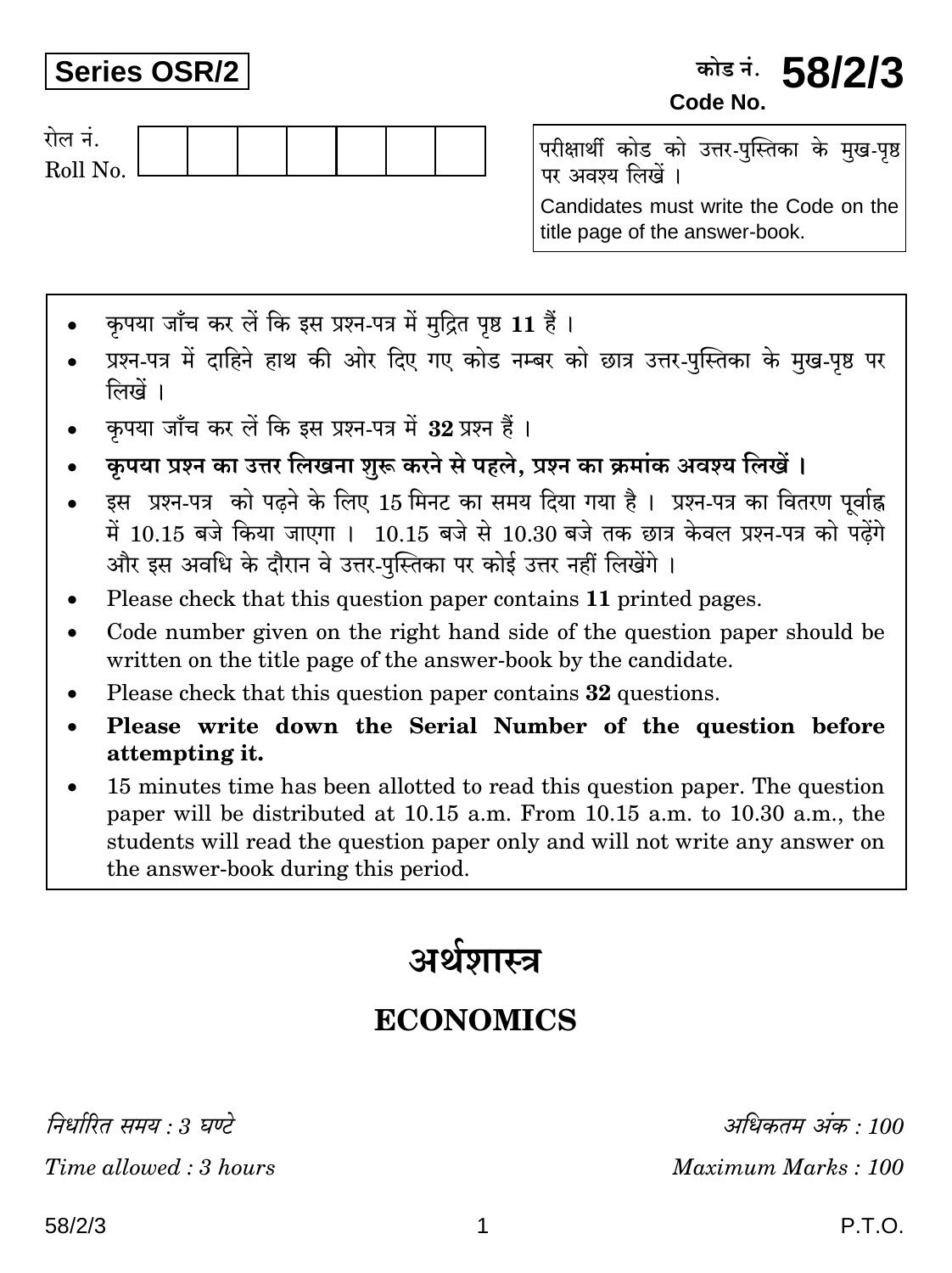### सामान्य निर्देश:

- दोनों खण्डों के **सभी** प्रश्न अनिवार्य हैं ।  $(i)$
- प्रत्येक प्रश्न के निर्धारित अंक उसके सामने दिए गए हैं ।  $(ii)$
- प्रश्न संख्या 1 5 तथा 17 21 अति लघूत्तरात्मक प्रश्न हैं. जिनमें प्रत्येक का 1 अंक है ।  $(iii)$ इनका प्रत्येक का उत्तर **एक वाक्य** में ही अपेक्षित है ।
- प्रश्न संख्या 6 10 और 22 26 लघुत्तरात्मक प्रश्न हैं, जिनमें प्रत्येक के 3 अंक हैं ।  $(iv)$ प्रत्येक का उत्तर सामान्यतः 60 शब्दों से अधिक नहीं होना चाहिए ।
- प्रश्न संख्या 11 13 और 27 29 भी लघूत्तरात्मक प्रश्न हैं, जिनमें प्रत्येक के 4 अंक हैं ।  $(v)$ प्रत्येक का उत्तर सामान्यतः 70 शब्दों से अधिक नहीं होना चाहिए ।
- प्रश्न संख्या 14 16 और 30 32 व्याख्यात्मक उत्तर वाले प्रश्न हैं, जिनमें प्रत्येक के  $(vi)$ 6 अंक हैं । प्रत्येक का उत्तर सामान्यतः 100 शब्दों से अधिक नहीं होना चाहिए ।
- तारांकित (\*) प्रश्न मुल्याधारित प्रश्न हैं ।  $(vii)$
- (viii) उत्तर संक्षिप्त तथा तथ्यात्मक होने चाहिए तथा यथासंभव ऊपर दी गई सीमा के अंतर्गत ही तिए जाने चाहिए ।

#### **General Instructions:**

- $(i)$ All questions in both the sections are compulsory.
- $(ii)$ Marks for questions are indicated against each.
- $(iii)$ Questions No.  $1 - 5$  and  $17 - 21$  are very short-answer questions carrying 1 mark each. They are required to be answered in **one sentence** each.
- Questions No.  $6 10$  and  $22 26$  are short-answer questions carrying  $(iv)$ 3 marks each. Answers to them should normally not exceed 60 words each.
- $(v)$ Questions No. 11 – 13 and 27 – 29 are also short-answer questions carrying 4 marks each. Answers to them should normally not exceed 70 words each.
- Questions No.  $14 16$  and  $30 32$  are long-answer questions  $(vi)$ carrying 6 marks each. Answers to them should normally not exceed 100 words each.
- Questions marked star  $(*)$  are value-based questions.  $(vii)$
- (viii) Answers should be brief and to the point and the above word limit should be adhered to as far as possible.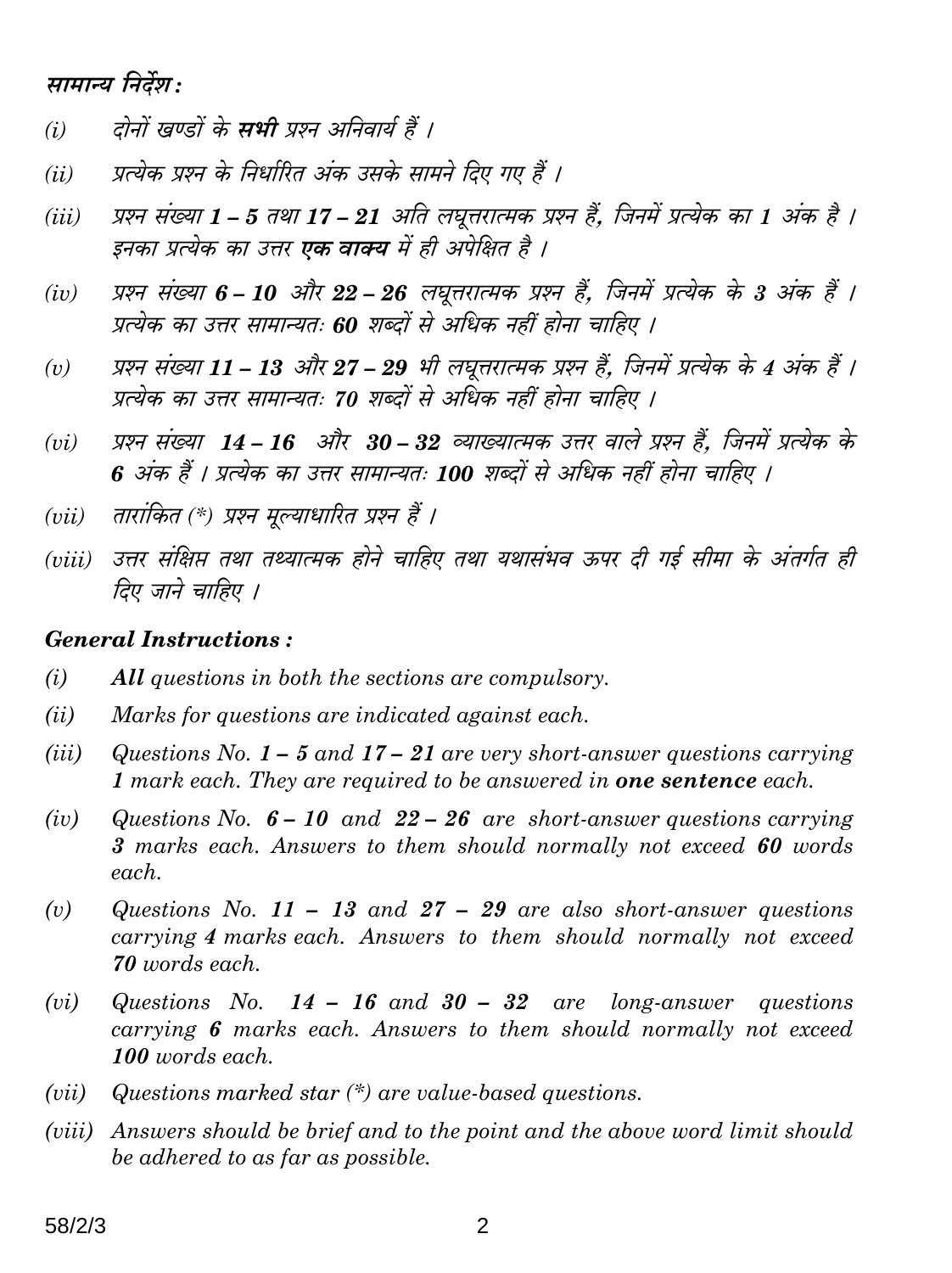### खण्ड अ

## **SECTION A**

| 1.       | अचल लागत की परिभाषा दीजिए ।                                                                                                                                                                                                                                                                                  | $\boldsymbol{\mathit{1}}$      |
|----------|--------------------------------------------------------------------------------------------------------------------------------------------------------------------------------------------------------------------------------------------------------------------------------------------------------------|--------------------------------|
|          | Define fixed cost.                                                                                                                                                                                                                                                                                           |                                |
| $^*2.$   | सरकार ने बड़ी संख्या में तकनीकी प्रशिक्षण संस्थाएँ शुरू की हैं । उत्पादन संभावना सीमा के<br>संदर्भ में इसका आर्थिक मूल्य बताइए ।<br>Large number of technical training institutions have been started by the<br>government. State its economic value in the context of production<br>possibilities frontier. | $\mathcal{I}$                  |
| 3.       | उत्पादन फलन की परिभाषा दीजिए ।                                                                                                                                                                                                                                                                               | 1                              |
|          | Define production function.                                                                                                                                                                                                                                                                                  |                                |
| 4.<br>5. | सहयोगी अल्पाधिकार से क्या अभिप्राय है ?<br>What is meant by collusive oligopoly?<br>सीमांत उपयोगिता ह्रास नियम क्या है ?                                                                                                                                                                                     | $\mathcal{I}$<br>$\mathcal{I}$ |
|          | What is law of diminishing marginal utility?                                                                                                                                                                                                                                                                 |                                |
| 6.       | बाज़ार की किस स्थिति में औसत सम्प्राप्ति (आगम) सदैव सीमांत सम्प्राप्ति (आगम) के<br>बराबर होती है ? समझाइए ।                                                                                                                                                                                                  | $\mathfrak{z}$                 |
|          | Under what market condition does Average Revenue always equal<br>Marginal Revenue ? Explain.                                                                                                                                                                                                                 |                                |
| 7.       | प्रति इकाई कर फ़र्म द्वारा वस्तु की पूर्ति को कैसे प्रभावित करता है ? समझाइए ।                                                                                                                                                                                                                               | 3                              |
|          | अथवा                                                                                                                                                                                                                                                                                                         |                                |
|          | आर्थिक सहायता फ़र्म द्वारा वस्तु की पूर्ति को कैसे प्रभावित करती है ? समझाइए ।                                                                                                                                                                                                                               |                                |

 $\mathsf 3$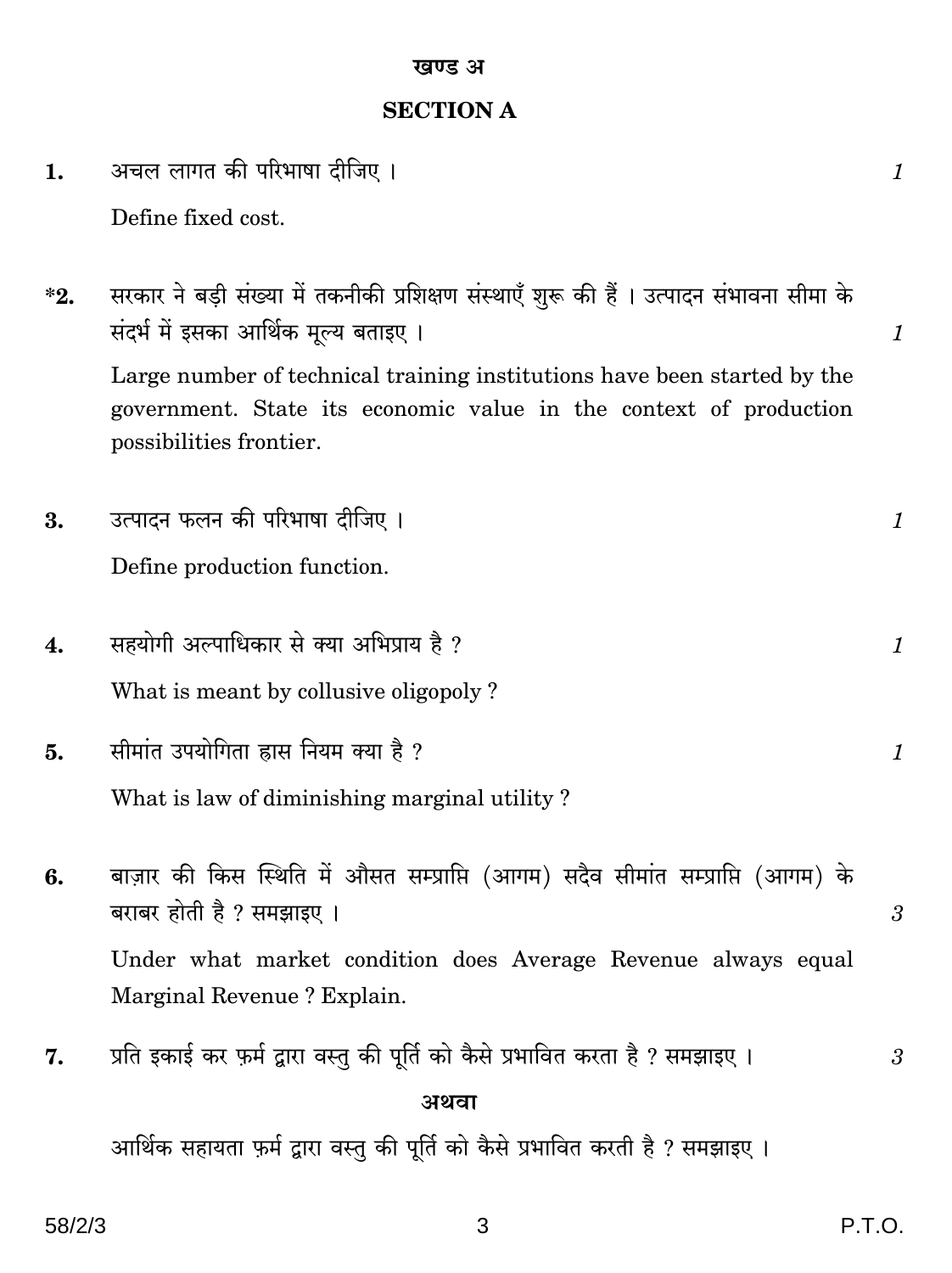How does change in per unit tax influence the supply of a good by a firm? Explain.

#### **OR**

How does subsidy influence the supply of a good by a firm? Explain.

- एक पूर्ण प्रतियोगी बाज़ार में क्रेताओं की अधिक संख्या के प्रभाव की व्याख्या कीजिए । 8. Explain the implication of large number of buyers in a perfectly competitive market.
- उत्पादन संभावना वक्र नीचे की ओर ढलवाँ क्यों होता है ? समझाइए । 9. Why is a production possibilities curve downward sloping? Explain.
- $\vec{q}$  वस्तुओं A और B की माँग की कीमत लोच क्रमशः (-) 3 और (-) 4 है। दोनों वस्तुओं 10. में से किसकी लोच अधिक है और क्यों ? Price elasticity of demand of two goods A and B is  $(-)$  3 and  $(-)$  4 respectively. Which of the two goods has higher elasticity and why?
- संबंधित वस्तुओं की कीमतों में परिवर्तन होने के कारण किसी वस्तु की माँग में होने वाले 11. परिवर्तन समझाइए ।

Explain the change in demand of a good on account of change in prices of related goods.

परिवर्ती अनुपातों के नियम के अनुसार कुल उत्पाद में परिवर्तन के विभिन्न चरण बताइए ।  $12.$ रेखाचित्र का प्रयोग कीजिए ।

State the different phases of change in total product according to the Law of Variable Proportions. Use diagram.

- निम्नलिखित प्रश्न केवल **दष्टिहीन परीक्षार्थियों** के लिए प्रश्न संख्या 12 के स्थान पर है । नोट :
- Note: The following question is for the **Blind Candidates** only in lieu of Q. No. 12.

परिवर्ती अनुपातों का नियम समझाइए ।

Explain the Law of Variable Proportions.

#### 4

 $\overline{4}$ 

 $\overline{\mathcal{A}}$ 

 $\overline{4}$ 

3

3

 $\mathfrak{z}$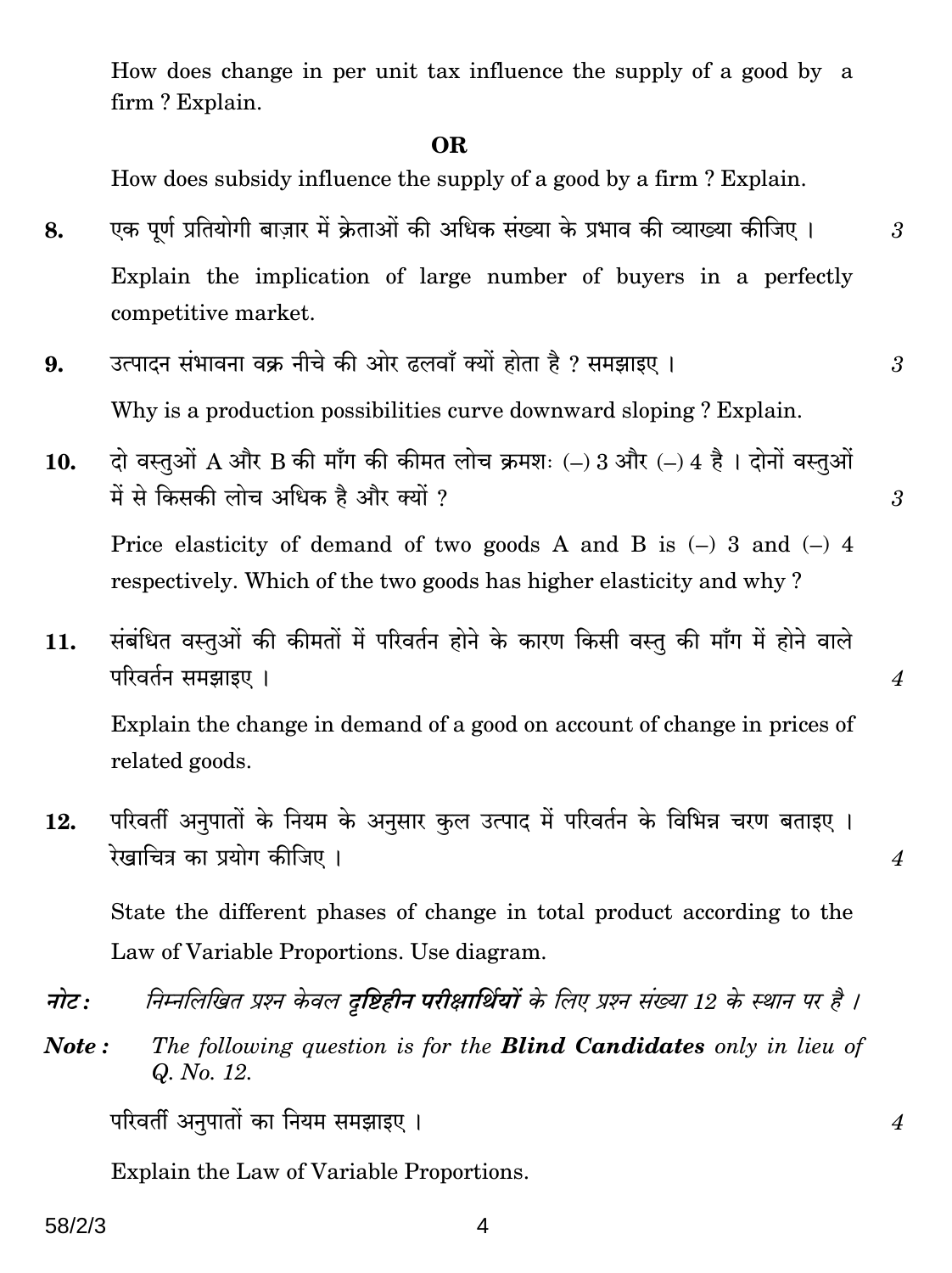यह मानते हए कि एक उपभोक्ता केवल दो वस्तुओं का उपभोग करता है, उपयोगिता 13. विश्लेषण की सहायता से उपभोक्ता संतुलन की शर्तें समझाइए ।

#### अथवा

एक उपभोक्ता केवल दो वस्तुओं X और Y का उपभोग करता है और संतुलन में है। समझाइए कि कैसे जब वस्तु X की कीमत गिरती है, तो वस्तु X की माँग बढती है। उपयोगिता विश्लेषण का उपयोग कीजिए ।

Assuming that a consumer consumes only two goods, explain the conditions of consumer's equilibrium with the help of Utility Analysis.

#### OR.

A consumer consumes only two goods X and Y and is in equilibrium. Show that when price of good X falls, demand for good X rises. Use Utility Analysis.

एक फ़र्म के बारे में निम्नलिखित सूचना से, सीमांत लागत और सीमांत सम्प्राप्ति (आगम) के  $14.$ आधार पर फ़र्म का संतुलन उत्पादन ज्ञात कीजिए । कारण बताइए । इस उत्पादन पर लाभ भी ज्ञात कीजिए ।

|                   | कुल सम्प्राप्ति (आगम) | कुल लागत                    |
|-------------------|-----------------------|-----------------------------|
| उत्पादन<br>(इकाई) | (₹)                   | $(\overline{\overline{z}})$ |
|                   |                       | 10                          |
|                   | 16                    | 18                          |
|                   | 24                    | 23                          |
|                   | 32                    | 31                          |
|                   | 40                    | 41                          |

From the following information about a firm, find the firm's equilibrium output in terms of marginal cost and marginal revenue. Give reasons. Also calculate profit at this output.

| Output  | <b>Total Revenue</b> | <b>Total Cost</b> |
|---------|----------------------|-------------------|
| (units) | ั₹`                  | (₹)               |
|         |                      | 10                |
|         | 16                   | 18                |
| 3       | 24                   | 23                |
|         | 32                   | 31                |
|         |                      |                   |

 $\overline{\mathcal{A}}$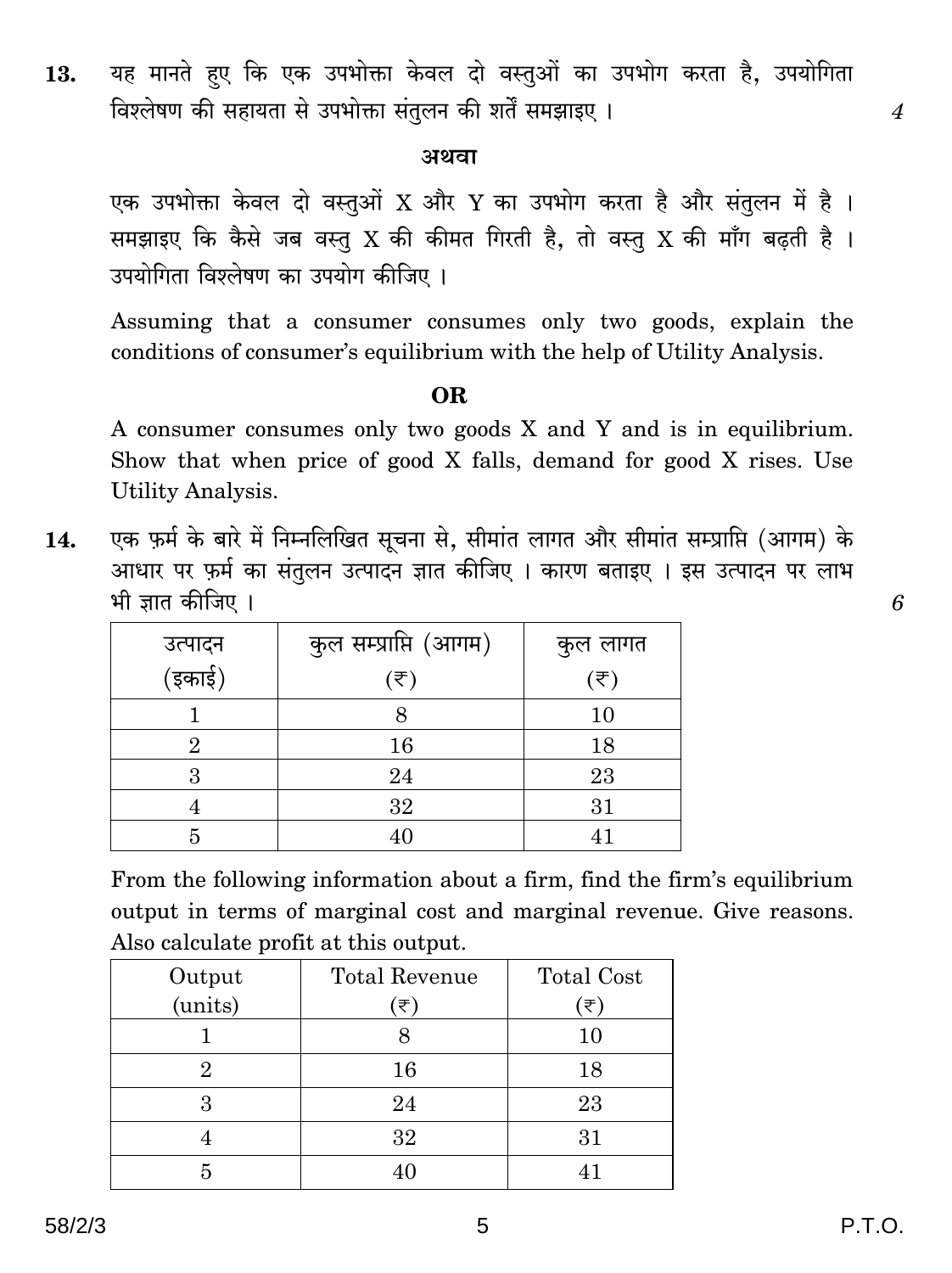एक वस्तु का बाज़ार संतुलन में है। वस्तु की पूर्ति में 'कमी' आती है। इस परिवर्तन के 15. कारण वस्तु के बाज़ार पर पड़ने वाले प्रभावों की शंखला समझाइए। रेखाचित्र का उपयोग कीजिए ।

Market for a good is in equilibrium. Supply of the good 'decreases'. Explain the chain of effects of this change on the market for the good. Use diagram.

निम्नलिखित प्रश्न केवल **दष्टिहीन परीक्षार्थियों** के लिए प्रश्न संख्या 15 के स्थान पर है । नोट : Note: The following question is for the **Blind Candidates** only in lieu of Q. No. 15.

एक वस्तु का बाज़ार संतुलन में है। वस्तु की पूर्ति में 'कमी' आती है। इस परिवर्तन के कारण वस्तु के बाज़ार पर पडने वाले प्रभावों की शृंखला समझाइए। पुरानी और नई संतुलन कीमतों की तलना कीजिए ।

Market for a good is in equilibrium. Supply of the good 'decreases'. Explain the chain of effects of this change on the market for the good. Compare the old and new equilibrium prices.

अनधिमान वक्र विश्लेषण में उपभोक्ता संतुलन की शर्तें बताइए और इन शर्तों के पीछे 16. औचित्य समझाइए ।

#### अथवा

अनधिमान वक्रों की तीन विशेषताओं की व्याख्या कीजिए ।

State the conditions of consumer's equilibrium in the Indifference Curve Analysis and explain the rationale behind these conditions.

#### OR.

Explain the three properties of the Indifference Curves.

6

6

6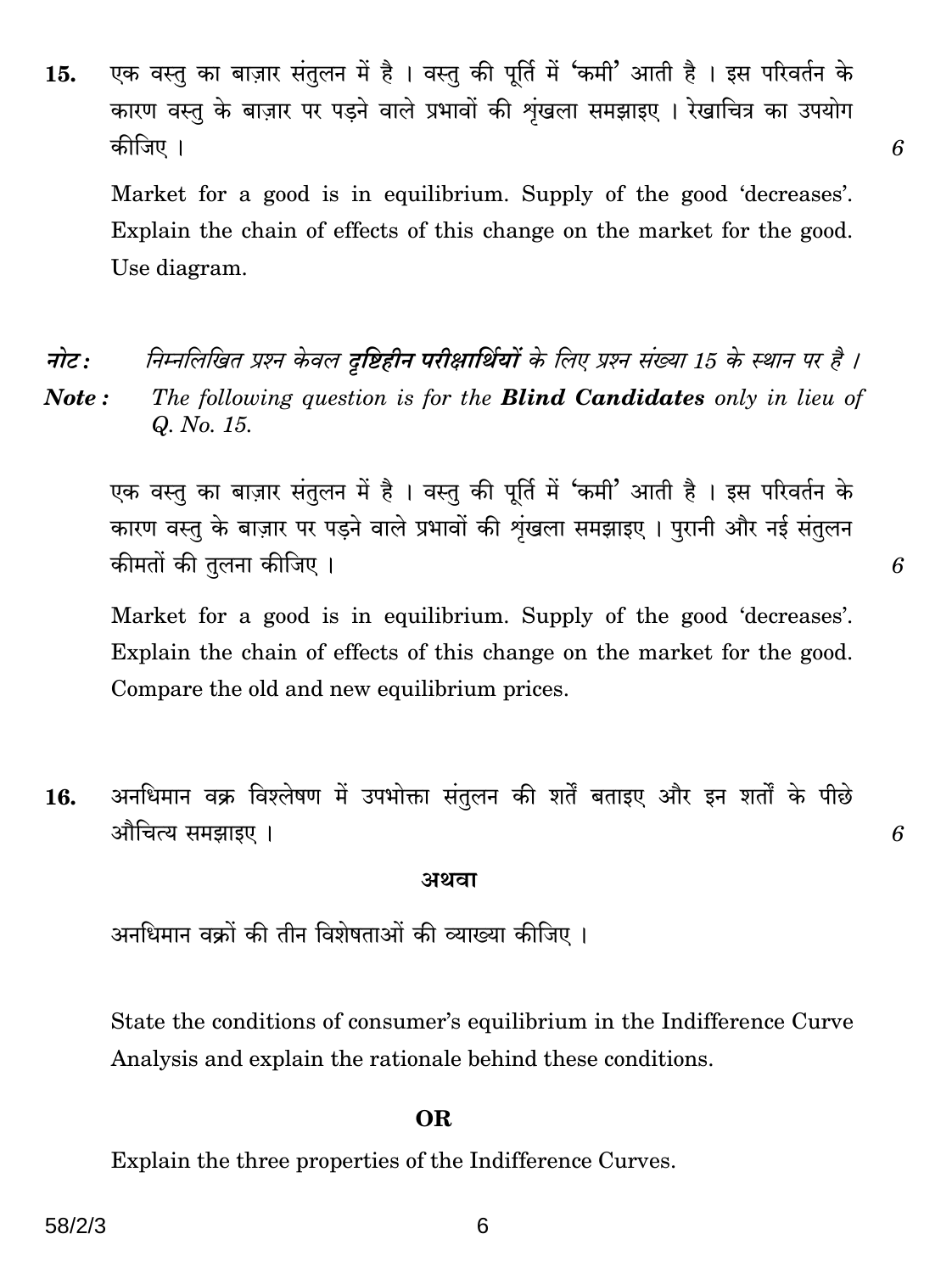## **SECTION B**

| 17. | अवस्फीति अंतराल की परिभाषा दीजिए ।                                                                                       | $\boldsymbol{\mathit{1}}$ |
|-----|--------------------------------------------------------------------------------------------------------------------------|---------------------------|
|     | Define deflationary gap.                                                                                                 |                           |
| 18. | 'प्राथमिक घाटा' से क्या अभिप्राय है ?                                                                                    | 1                         |
|     | What is 'primary deficit'?                                                                                               |                           |
| 19. | लचीली (अस्थिर) विनिमय दर से क्या अभिप्राय है ?                                                                           | 1                         |
|     | What is meant by flexible exchange rate?                                                                                 |                           |
| 20. | केन्द्रीय बैंक से क्या अभिप्राय है ?                                                                                     | 1                         |
|     | What is a central bank?                                                                                                  |                           |
| 21. | समग्र आपूर्ति की परिभाषा दीजिए ।                                                                                         | 1                         |
|     | Define aggregate supply.                                                                                                 |                           |
| 22. | कारण देते हुए बताइए कि सरकारी बजट में निम्नलिखित को राजस्व व्यय माना जाएगा या                                            |                           |
|     | पूँजीगत व्यय :                                                                                                           |                           |
|     | छात्रवृत्ति पर व्यय<br>(i)                                                                                               |                           |
|     | पुल निर्माण पर व्यय<br>(ii)                                                                                              | 3                         |
|     | Giving reason, state whether the following is a revenue expenditure or a<br>capital expenditure in a government budget : |                           |
|     | (i)<br>Expenditure on scholarships                                                                                       |                           |
|     | Expenditure on building a bridge<br>(ii)                                                                                 |                           |
| 23. | भारतीय रुपये के मूल्यह्रास से भारत के निर्यात पर क्या प्रभाव पड़ने की संभावना है ?<br>समझाइए ।                           | 3                         |
|     | How is depreciation of Indian Rupee likely to affect Indian exports?<br>Explain.                                         |                           |

 $\boldsymbol{7}$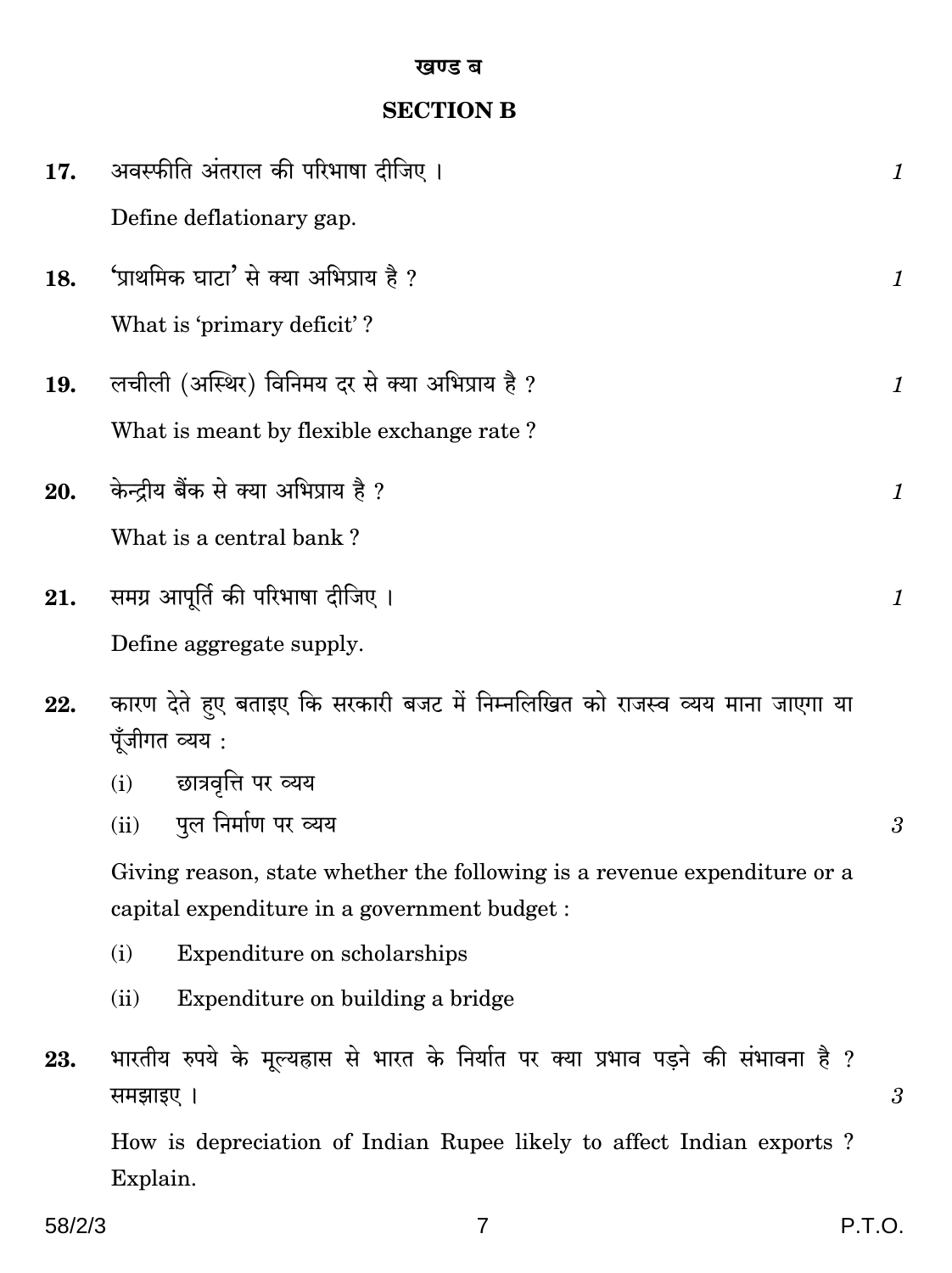गैर-मौदिक लेनदेन से क्या अभिप्राय है ? इसका एक उदाहरण दीजिए और इसके सकल 24. देशीय उत्पाद के लोगों के कल्याण के सचक के रूप में प्रयोग पर प्रभाव की व्याख्या कीजिए ।

What are non-monetary exchanges? Give an example. Explain their impact on use of gross domestic product as an index of welfare of the people.

3

3

3

 $\boldsymbol{4}$ 

मुद्रा का 'आस्थगित भुगतान का मानक' कार्य समझाइए। 25.

#### अथवा

मुद्रा का 'मुल्य संचय' कार्य समझाइए ।

Explain the 'standard of deferred payment' function of money.

#### $\Omega$

Explain the 'store of value' function of money.

- समझाइए कि भुगतान संतुलन 'घाटा' किस प्रकार मापा जाता है। 26. How is balance of payment 'deficit' measured? Explain.
- एक अर्थव्यवस्था, जो कि संतुलन में है, के बारे में निम्नलिखित आँकड़ों से 'निवेश व्यय' का 27. परिकलन कीजिए:

| राष्ट्रीय आय                   | $=$ | 700 |
|--------------------------------|-----|-----|
| सीमांत उपभोग प्रवृत्ति         | $=$ | 0.8 |
| स्वतंत्र (स्वायत्त) उपभोग व्यय |     | 70  |

Calculate 'Investment Expenditure' from the following data about an economy which is in equilibrium :

| National income                        | $=$ | 700 |
|----------------------------------------|-----|-----|
| Marginal propensity to consume         | $=$ | 0.8 |
| Autonomous consumption expenditure $=$ |     | 70  |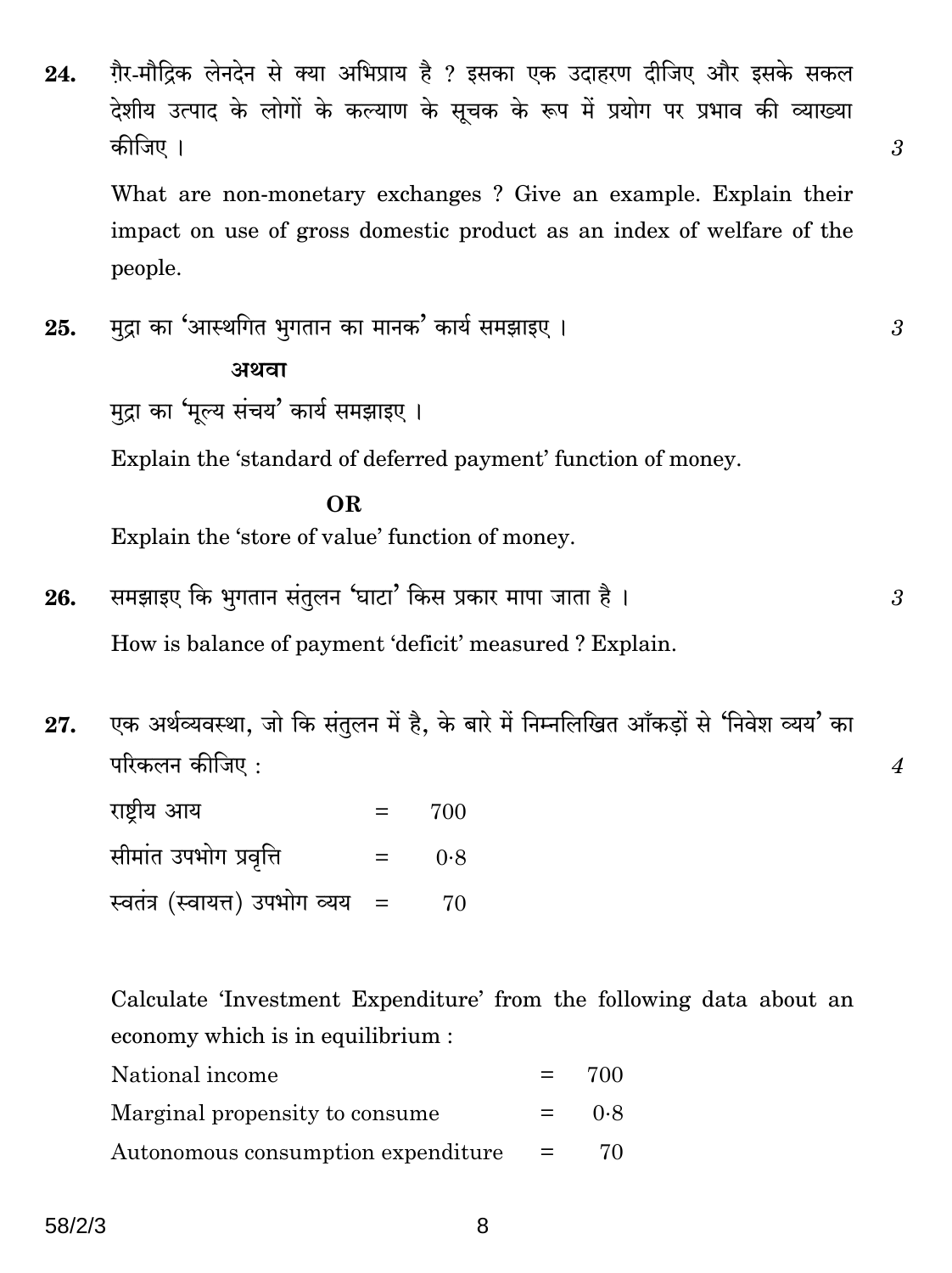सरकार ने गरीबों को शिक्षा और स्वास्थ्य जैसी सेवाएँ मुफ़्त प्रदान करने पर अधिक व्यय  $*28.$ करना शुरू कर दिया । यह किस आर्थिक मूल्य को दर्शाता है ? समझाइए ।

Government has started spending more on providing free services like education and health to the poor. Explain the economic value it reflects.

मुद्रा आपूर्ति की अवधारणा और इसके घटक समझाइए । 29.

#### अथवा

केन्दीय बैंक का 'करेन्सी प्राधिकारी' कार्य समझाइए । Explain the concept of money supply and its components.

#### OR.

Explain the 'currency authority' function of central bank.

- राष्ट्रीय आय का अनुमान लगाते समय निम्नलिखित के साथ क्या व्यवहार किया जाना 30. चाहिए ? अपने उत्तर के समर्थन में कारण बताना आवश्यक है।
	- कर्मचारियों को बोनस का भगतान  $(i)$
	- (ii) वर्ष के दौरान स्टॉक में वृद्धि
	- टैक्सी चालक दारा टैक्सी का क्रय  $(iii)$

How should the following be treated while estimating national income? You must give reason in support of your answer.

- $(i)$ Bonus paid to employees
- $(ii)$ Addition to stocks during a year
- Purchase of taxi by a taxi driver  $(iii)$
- दो वैकल्पिक दृष्टिकोणों से राष्ट्रीय आय का निर्धारण समझाइए । रेखाचित्र का उपयोग 31. कीजिए ।

#### अथवा

दिए गए उपभोग वक्र से बचत वक्र प्राप्त करने में लिए जाने वाले चरण बताइए । रेखाचित्र का उपयोग कीजिए ।

6

 $\boldsymbol{4}$ 

 $\boldsymbol{4}$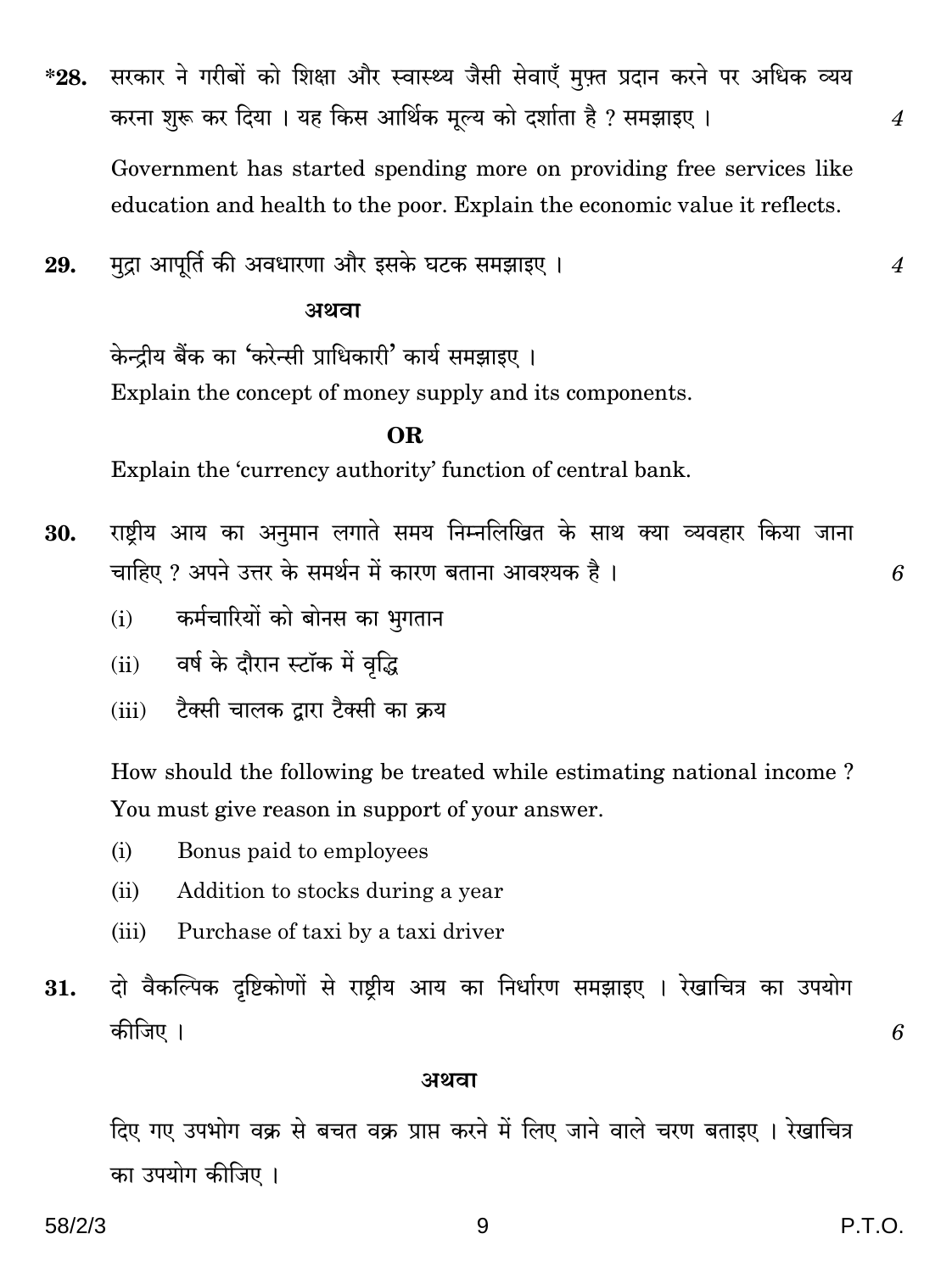Explain national income determination through the two alternative approaches. Use diagram.

#### **OR**

Outline the steps in deriving saving curve from the given consumption curve. Use diagram.

निम्नलिखित प्रश्न केवल दृष्टिहीन परीक्षार्थियों के लिए प्रश्न संख्या 31 के स्थान पर है । नोट:

The following question is for the **Blind Candidates** only in lieu of Note: Q. No. 31.

राष्ट्रीय आय निर्धारण के दो वैकल्पिक दृष्टिकोणों की व्याख्या कीजिए।

#### अथवा

उपभोग फलन और बचत फलन की व्याख्या कीजिए ।

Explain the two alternative approaches of national income determination.

#### **OR**

Explain the consumption function and saving function.

निम्नलिखित से 'बाज़ार कीमत पर निवल देशीय उत्पाद' और 'निजी आय' का परिकलन 32. कीजिए :

|         |                                          | (ह अरब में) |
|---------|------------------------------------------|-------------|
| (i)     | घरेलू उत्पाद से सरकार को प्राप्त आय      | 120         |
| (ii)    | मज़द्री तथा वेतन                         | 400         |
| (iii)   | राष्टीय ऋण पर ब्याज                      | 60          |
| (iv)    | लाभ                                      | 200         |
| (v)     | विदेशों को निवल कारक आय                  | $(-) 20$    |
| (vi)    | किराया                                   | 100         |
| (vii)   | सरकार द्वारा चालू (पूँजीतर) हस्तांतरण    | 30          |
| (viii)  | ब्याज                                    | 150         |
| (ix)    | नियोजकों द्वारा सामाजिक सुरक्षा अंशदान   | 50          |
| (x)     | निवल अप्रत्यक्ष कर                       | 70          |
| $(x_i)$ | विदेशों को निवल पूँजीतर (चालू) हस्तांतरण | $(-) 10$    |
|         |                                          |             |

 $3, 3$